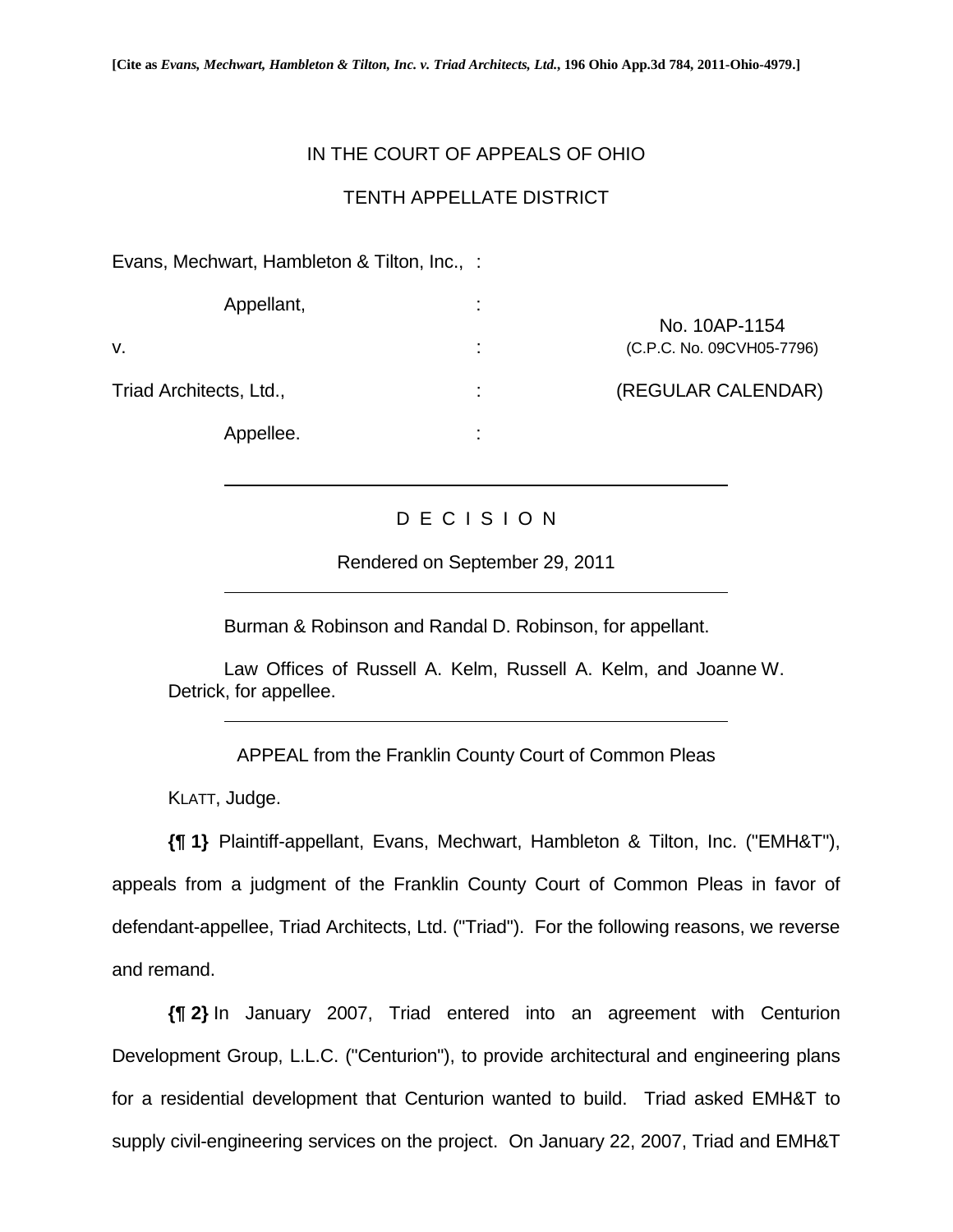executed a contract whereby Triad agreed to pay EMH&T \$128,550 for environmental and engineering-due-diligence work, surveys, and development plans, as well as additional specified services.

**{¶ 3}** Centurion also hired Triad to work on another development project. In a second contract with Centurion, Triad agreed to provide architectural and engineering plans for a nine-story condominium building. Again, Triad turned to EMH&T for the civilengineering work on the project. On July 9, 2007, Triad and EMH&T entered into a contract whereby Triad agreed to pay EMH&T \$60,200 for a construction plan, landscape plan, topographical survey, geotechnical investigation, and other services.

**{¶ 4}** For the most part, Triad and EMH&T relied on the American Institute of Architects ("AIA") Standard Form of Agreement Between Architect and Consultant (Document C141-1997) to supply the terms of their January 22 and July 9, 2007 contracts. Thus, both contracts provided:

**§12.5** Payments to the Consultant shall be made promptly after the Architect is paid by the Owner under the Prime Agreement. The Architect shall exert reasonable and diligent efforts to collect prompt payment from the Owner. The Architect shall pay the Consultant in proportion to amounts received from the Owner which are attributable to the Consultant's services rendered.

In both contracts, the parties added the following term to the AIA form agreement:

**§13.4.3** \* \* \* The Consultant shall be paid for their services under this Agreement within ten (10) working days after receipt by the Architect from the Owner of payment for the services performed by the Consultant on behalf of their Part of the Project.

**{¶ 5}** EMH&T substantially completed all services required under the two contracts by December 11, 2007. EMH&T then billed Triad a total of \$150,482.29. Triad, however, refused to pay. In response to EMH&T's attempts to recover payment, Triad contended that sections 12.5 and 13.4.3 of the parties' contracts only required it to pay EMH&T when, and to the extent that, Centurion paid it. Centurion cancelled both projects and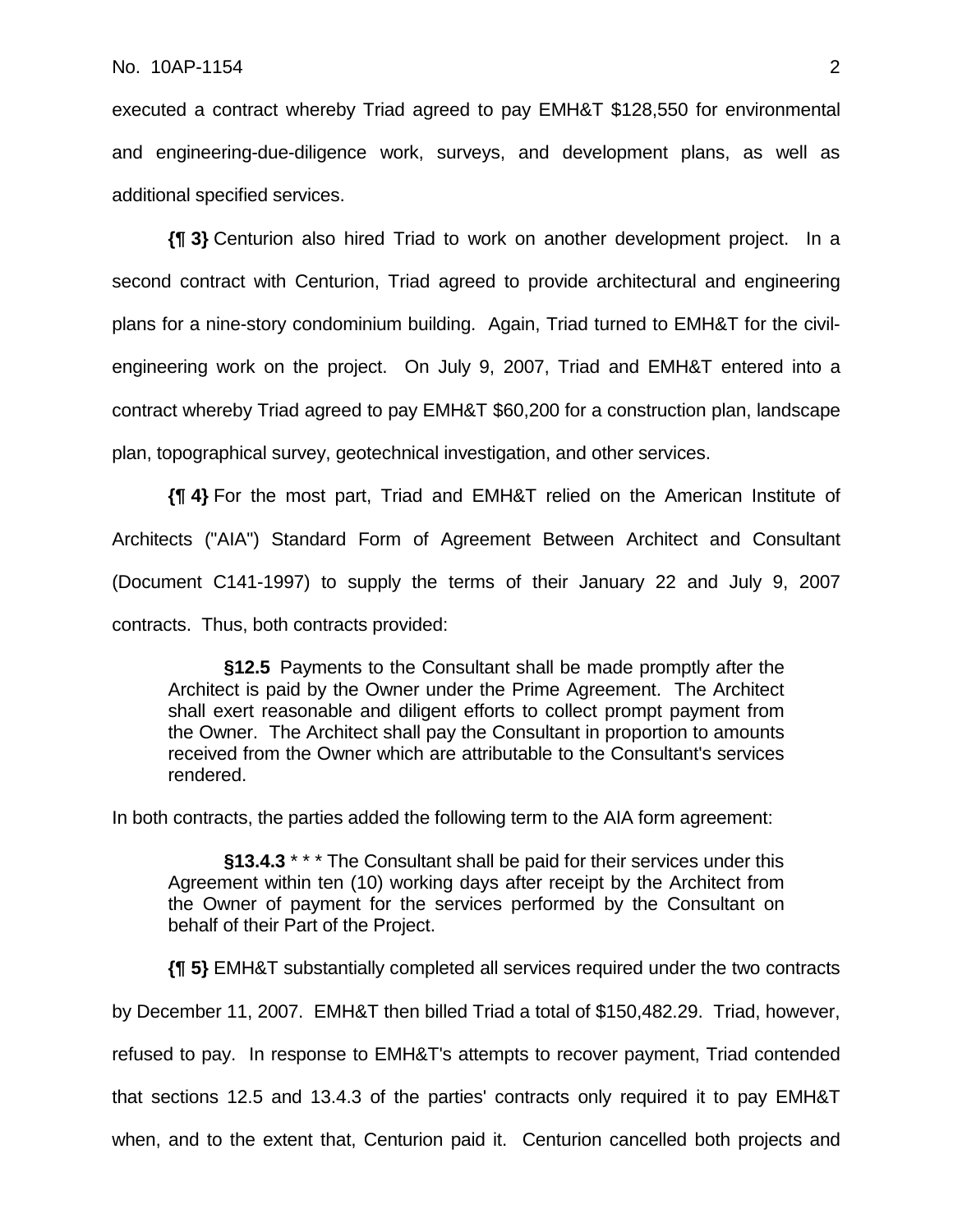refused to pay Triad. Because Triad never collected payment from Centurion, Triad disclaimed any obligation to pay EMH&T.

**{¶ 6}** EMH&T filed suit against Triad, asserting claims for an account stated, professional services rendered, breach of contract, and unjust enrichment. Both parties moved for summary judgment. On November 17, 2010, the trial court entered a decision and final judgment granting Triad's motion for summary judgment and denying EMH&T's motion for summary judgment. EMH&T now appeals from that judgment, and it assigns the following errors:

[1] The trial court erred in overruling Plaintiff-Appellant's Motion for Summary Judgment when it failed to consider established Ohio case law and construction industry standards in deciding that the language contained in the parties' contracts with respect to payment by Appellee constituted a "pay-if-paid" rather than "pay-when-paid" obligation as a matter of law.

[2] The trial court erred in sustaining Defendant-Appellee's Motion for Summary Judgment since the pleadings and affidavits filed by Defendant-Appellee are inadequate and inadmissible as parol evidence, but even if considered, create rather than eliminate genuine issues of material fact.

**{¶ 7}** Because EMH&T's two assignments of error are interrelated, we will address them together. Both assignments of error challenge the trial court's ruling on the parties' motions for summary judgment. Entry of summary judgment is appropriate when the moving party demonstrates that (1) there is no genuine issue of material fact, (2) the moving party is entitled to judgment as a matter of law, and (3) reasonable minds can come to but one conclusion when viewing the evidence most strongly in favor of the nonmoving party, and that conclusion is adverse to the nonmoving party. *Hudson v. Petrosurance, Inc.*, 127 Ohio St.3d 54, 2010-Ohio-4505, 936 N.E.2d 481, ¶ 29; *Sinnott v. Aqua-Chem, Inc.*, 116 Ohio St.3d 158, 2007-Ohio-5584, ¶ 29. Appellate review of a trial court's ruling on a motion for summary judgment is de novo. *Hudson* at ¶ 29. This means that an appellate court conducts an independent review, without deference to the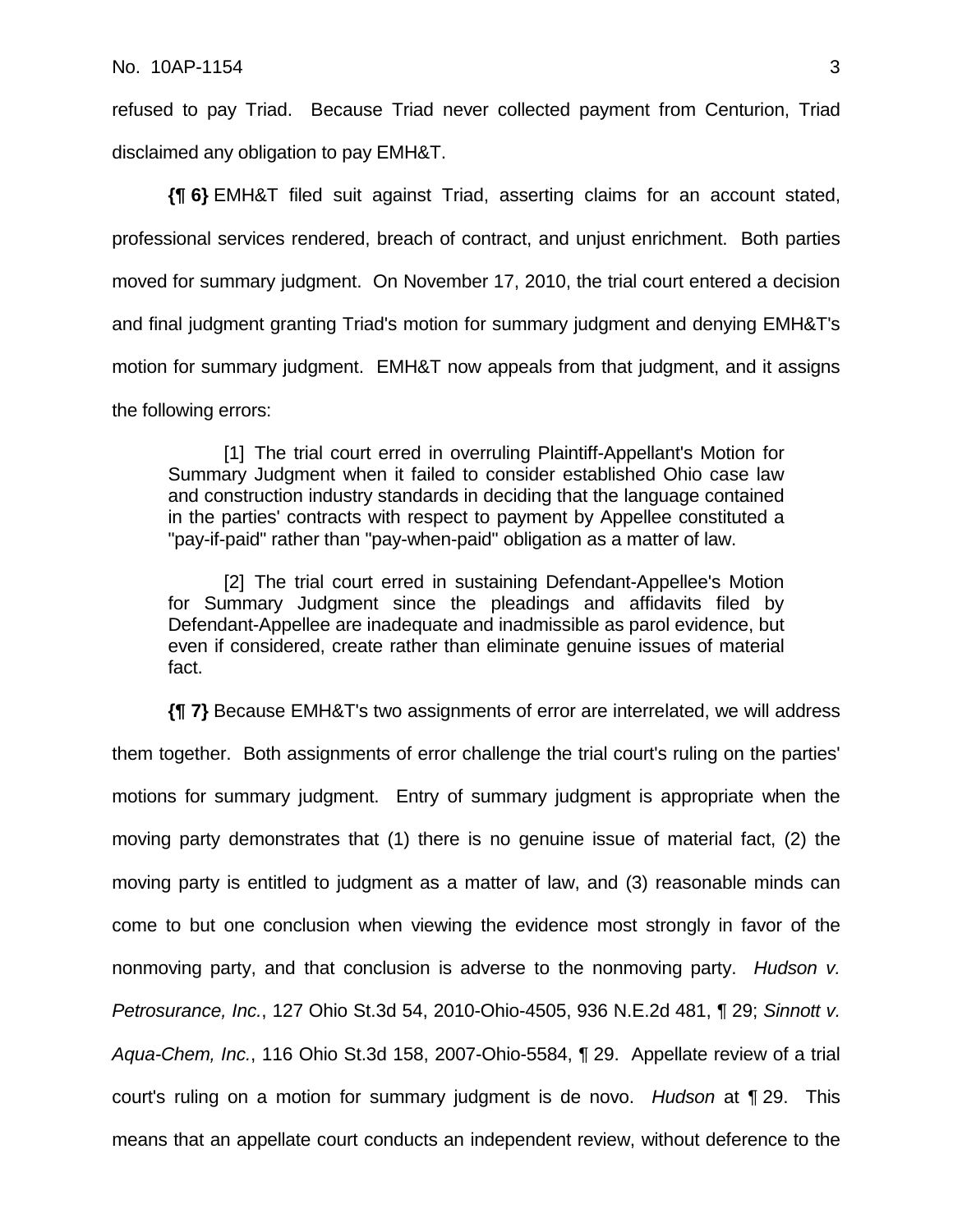trial court's determination. *Zurz v. 770 W. Broad AGA, L.L.C.*, 192 Ohio App.3d 521, 2011-Ohio-832, 949 N.E.2d 595, ¶ 5; *White v. Westfall*, 183 Ohio App.3d 807, 2009-Ohio-4490, 919 N.E.2d 227, ¶ 6.

**{¶ 8}** The parties' dispute centers on the meaning of the contractual language setting forth Triad's obligation to pay EMH&T. Triad argues that sections 12.5 and 13.4.3 create a condition precedent: it must receive payment from Centurion for its duty to pay EMH&T to arise. According to Triad's interpretation of the parties' contracts, it owes EMH&T nothing because Centurion did not pay it. EMH&T disagrees and instead contends that sections 12.5 and 13.4.3 impose on Triad an absolute duty to pay EMH&T within a reasonable time. Under EMH&T's interpretation, Centurion's failure to pay Triad does not negate Triad's obligation to pay EMH&T.

**{¶ 9}** This dispute is an iteration of a long-standing disagreement between general contractors and subcontractors over the enforcement of "pay-when-paid" and "pay-if-paid" contractual provisions. " 'A typical "pay-when-paid" clause might read: "Contractor shall pay subcontractor within seven days of contractor's receipt of payment from the owner." ' " *MidAm. Constr. Mgt., Inc. v. MasTec N. Am., Inc.* (C.A.10, 2006), 436 F.3d 1257, 1261, quoting Robert F. Carney and Adam Cizek, Payment Provisions in Construction Contacts and Construction Trust Fund Statutes: A Fifty-State Survey (Fall 2004), 24 Constr.L. 5, 5. The majority of courts, including Ohio courts, hold that this type of provision means that the contractor's obligation to make payment is suspended for a reasonable period of time for the contractor to receive payment from the owner. Id.; *Power & Pollution Servs., Inc. v. Suburban Power Piping Corp.* (1991), 74 Ohio App.3d 89, 91, 598 N.E.2d 69; *Franklin Consultants, Inc. v. Osborne* (Oct. 1, 1979), 11th Dist. No. 7-050, 1979 WL 208177; *Thos. J. Dyer Co. v. Bishop Internatl. Eng. Co.* (C.A.6, 1962), 303 F.2d 655, 661 (holding that a pay-when-paid provision is "designed to postpone payment for a reasonable period of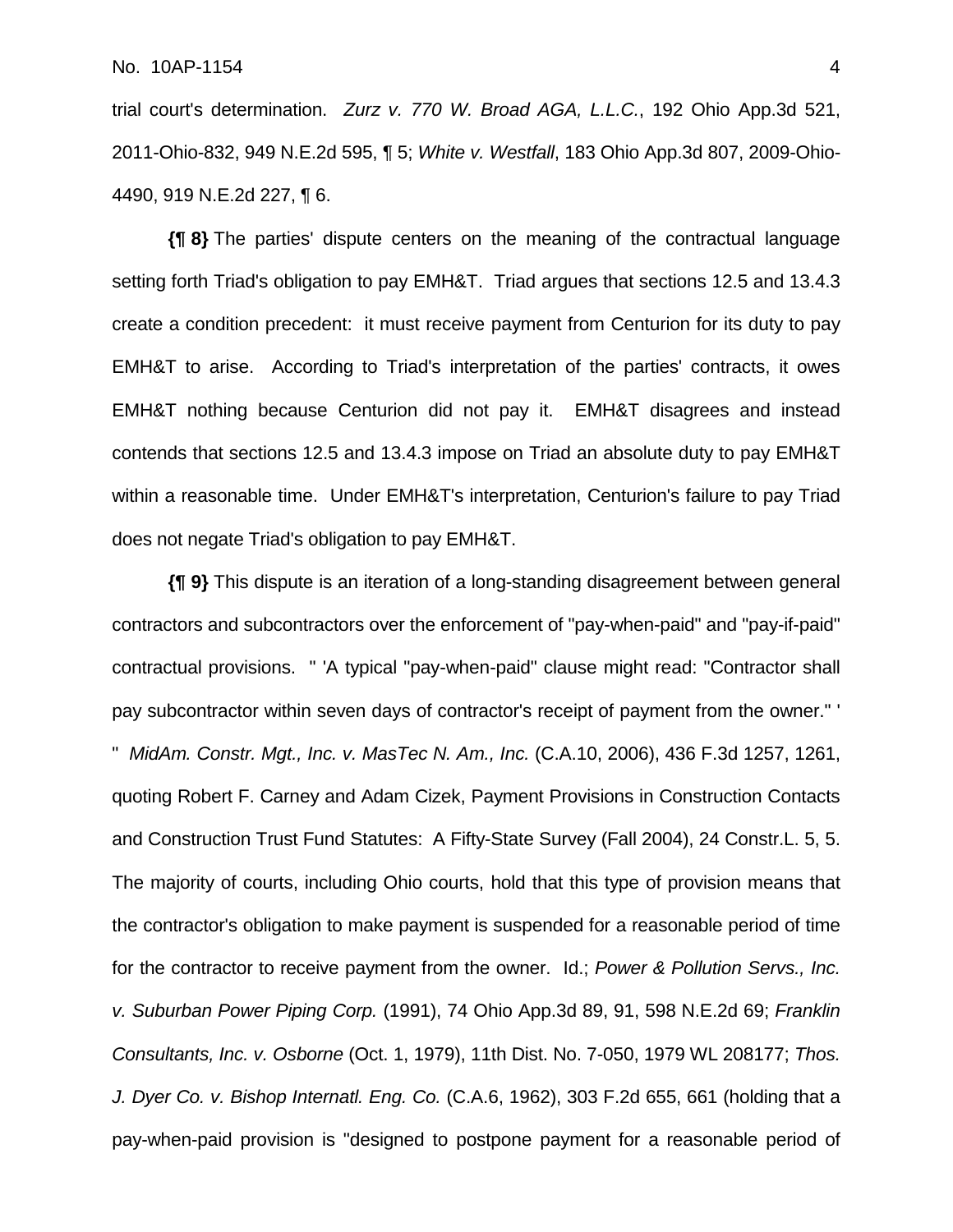time after work [is] completed, during which the general contractor would be afforded the opportunity of procuring from the owner the funds necessary to pay the subcontractor"); *Ziegenfuss Drilling, Inc. v. Frontier-Kemper Constructors, Inc.* (Aug. 20, 2009), S.D.W.Va. No. 2:07-cv-00342, 2009 WL 2599308, at \*3; *Fixture Specialists, Inc. v. Global Constr., L.L.C.* (Mar. 30, 2009), D.N.J. No. 07-5614(FLW), 2009 WL 904031, at \*3; *Envirocorp Well Servs., Inc. v. Camp Dresser & McKee, Inc.* (Oct. 25, 2000), S.D.Ind. No. IP99-1575- C-T/G, 2000 WL 1617840, at \*5; *Lafayette Steel Erectors, Inc. v. Roy Anderson Corp.*  (S.D.Miss.1997), 71 F.Supp.2d 582, 587; *Statesville Roofing & Heating Co., Inc. v. Duncan* (W.D.N.C.1988), 702 F.Supp. 118, 121; *Havens Steel Co. v. Randolph Eng. Co.*  (W.D.Mo.1985), 613 F.Supp. 514, 539, affirmed (C.A.8, 1987), 813 F.2d 186; *Seal Tite Corp. v. Ehret, Inc.* (D.N.J.1984), 589 F.Supp. 701, 704; *Midland Eng. Co. v. John A. Hall Constr. Co.* (N.D.Ind.1975), 398 F.Supp. 981, 993 (holding that pay-when-paid provisions "are not intended to provide the contractor with an eternal excuse for nonpayment"); *Fed. Ins. Co. v. I. Kruger, Inc.* (Ala.2002), 829 So.2d 732, 740 (holding that "the majority of jurisdictions construe [a pay-when-paid] \* \* \* provision as allowing payment under the contract to be delayed but not stopped altogether"); *Wm. R. Clarke Corp. v. Safeco Ins. Co.* (1997), 15 Cal.4th 882, 885, 64 Cal.Rptr.2d 578, 938 P.2d 372 (holding that "the majority view is that, if reasonably possible, clauses in construction subcontracts stating that the subcontractor will be paid when the general contractor is paid [will be construed as] merely fixing the usual time for payment to the subcontractor, with the implied understanding that the subcontractor in any event has an unconditional right to payment within a reasonable time"); *Koch v. Constr. Technology, Inc.* (Tenn.1996), 924 S.W.2d 68, 71; *West-Fair Elec. Contrs. v. Aetna Cas. & Sur. Co.* (1995), 87 N.Y.2d 148, 155 638 N.Y.S.2d 394, 661 N.E.2d 967; *A.J. Wolfe Co. v. Baltimore Contrs., Inc.* (1969), 355 Mass. 361, 365-366, 244 N.E.2d 717; *Atlantic States Constr. Co. v. Drummond Co.*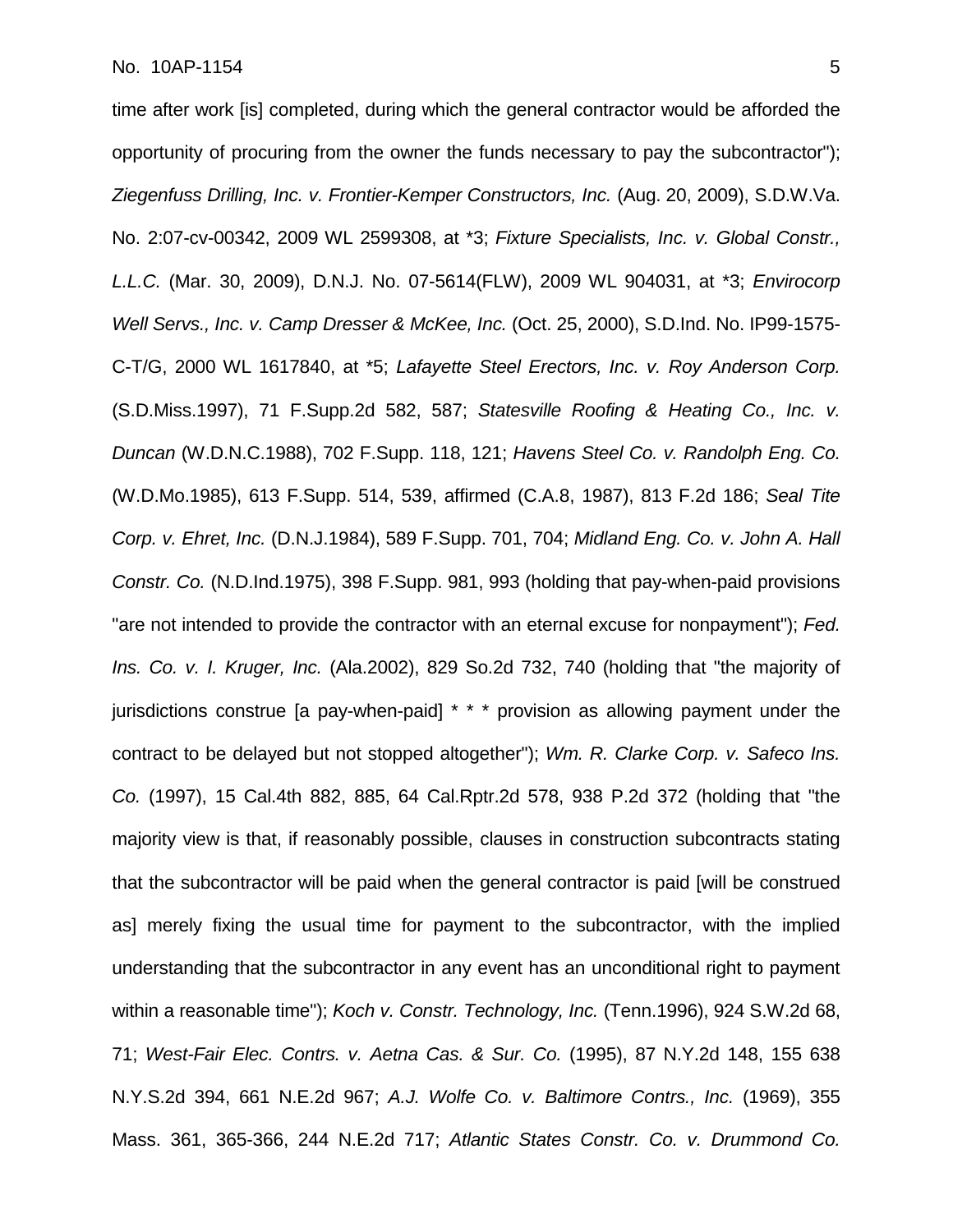(1968), 251 Md. 77, 83, 246 A.2d 251; *MECO Sys., Inc. v. Dancing Bear Ent., Inc.*  (Mo.App.2001), 42 S.W.3d 794, 806; *Avon Bros., Inc. v. Tom Martin Constr. Co.* (Aug. 30, 2000), N.J.Super.A.D. No. A-740-99TI, 2000 WL 34241102, at \*7; 8 Lord, Williston on Contracts (4th Ed.2010) 633, Section 19:59 ("The majority of courts have long held that \* \* \* [a pay-when-paid] clause will be construed as creating an absolute obligation on the part of the contractor to pay, subject only to a time limitation, so that even if the owner becomes insolvent or otherwise does not pay the contractor, the contractor or its surety will nevertheless be obligated to make payment to the subcontractor"). Thus, a paywhen-paid provision serves as a timing mechanism, and not a condition precedent, for payment. *Sloan & Co. v. Liberty Mut. Ins. Co.* (C.A.3, 2011), 653 F.3d 175, 179-180 2011 WL 3250447, at \*3; *MidAm. Constr. Mgt., Inc.*, 436 F.3d at 1261; *Fed. Ins. Co.* at 737, 741; 3 Brunner and O'Connor, Construction Law (2002) 107, Section 8:47.

**{¶ 10}** Under the custom in the construction industry, the risk of an owner's nonpayment rests on the general contractor. *Power & Pollution Servs., Inc.* 74 Ohio App.3d at 91, 598 N.E.2d 69, quoting *Thos. J. Dyer Co.,* 303 F.2d at 661; *Sloan & Co.*, 653 F.3d at 183-184. Significantly, a pay-when-paid provision does not shift that risk to the subcontractor. *Chapman Excavating Co. v. Fortney & Weygandt, Inc.*, 8th Dist. No. 84005, 2004-Ohio-3867, 2004 WL 1631118 ¶ 22; *MidAm. Constr. Mgt., Inc.* at 1261. Therefore, once a reasonable period of time passes, the contractor must pay the subcontractor regardless of whether or not the owner has paid the contractor. Welin, Appelbaum, and Currie, Ohio Construction Law Manual (2009), Section 10:10.

**{¶ 11}** Unlike a pay-when-paid provision, a pay-if-paid provision transfers the risk of an owner's nonpayment from the contractor down through the contracting tiers. *Chapman Excavating Co.* at ¶ 22. See also *Sloan & Co.*, 653 F.3d at 183-184; *MidAm. Constr. Mgt., Inc.* 436 F.3d at 1262; 3 Brunner and O'Connor, Construction Law (2002)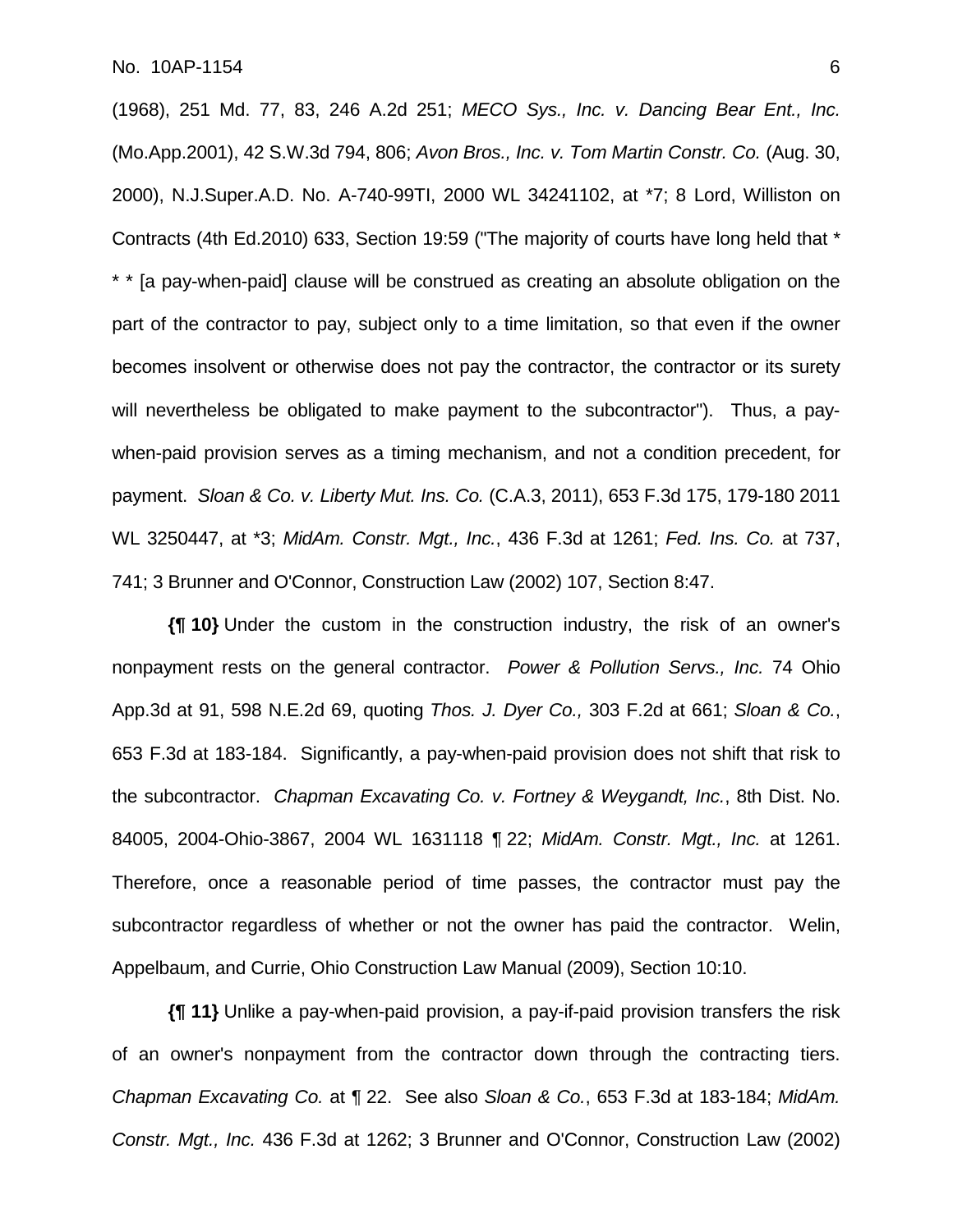107-108, Section 8:47. " 'A typical "pay-if-paid" clause might read: "Contractor's receipt of payment from the owner is a condition precedent to contractor's obligation to make payment to the subcontractor; the subcontractor expressly assumes the risk of the owner's nonpayment and the subcontract price includes this risk." ' " *MidAm. Constr. Mgt., Inc.* at 1261-1262. If a construction contract contains such a provision, then the contractor only has to pay the subcontractor if the owner first pays the contractor. Id. at 1262; *Sloan & Co.*, 653 F.3d at 179-180; *Wm. R. Clarke Corp.* at 885, 64 Cal.Rptr.2d 578, 938 P.2d 372.

**{¶ 12}** A pay-if-paid provision must clearly and unambiguously condition payment to the subcontractor on the receipt of payment from the owner. *Kalkreuth Roofing & Sheet Metal, Inc. v. Bogner Constr. Co.* (Aug. 27, 1998), 5th Dist. No. 97 CA 59, 1998 WL 666765. See also 8 Lord, Williston on Contracts (4th Ed. 2010) 636, Section 19:59 ("[I]f the parties clearly do intend that the risk of nonpayment be borne by the subcontractor and clearly express that intent by making the right of the subcontractor to be paid expressly conditional on the receipt of such payment by the contractor from the owner, they may by contract allocate that risk, and the courts will enforce that freely bargainedfor allocation of risk"). Payment provisions qualify as pay-if-paid provisions if they expressly state (1) payment to the contractor is a condition precedent to payment to the subcontractor (as in the above example), (2) the subcontractor is to bear the risk of the owner's nonpayment (as in the above example), or (3) the subcontractor is to be paid exclusively out of a fund the sole source of which is the owner's payment to the subcontractor. *Sloan & Co.*, 653 F.3d at 187, fn. 9. See also *LBL Skysystems (USA), Inc. v. APG-Am., Inc.* (Aug. 31, 2005), E.D.Pa. No. 02-5379, 2005 WL 2140240, at \*32 ("A pay-if-paid condition generally requires words such as 'condition,' 'if and only if,' or 'unless and until' that convey the parties' intention that a payment to a subcontractor is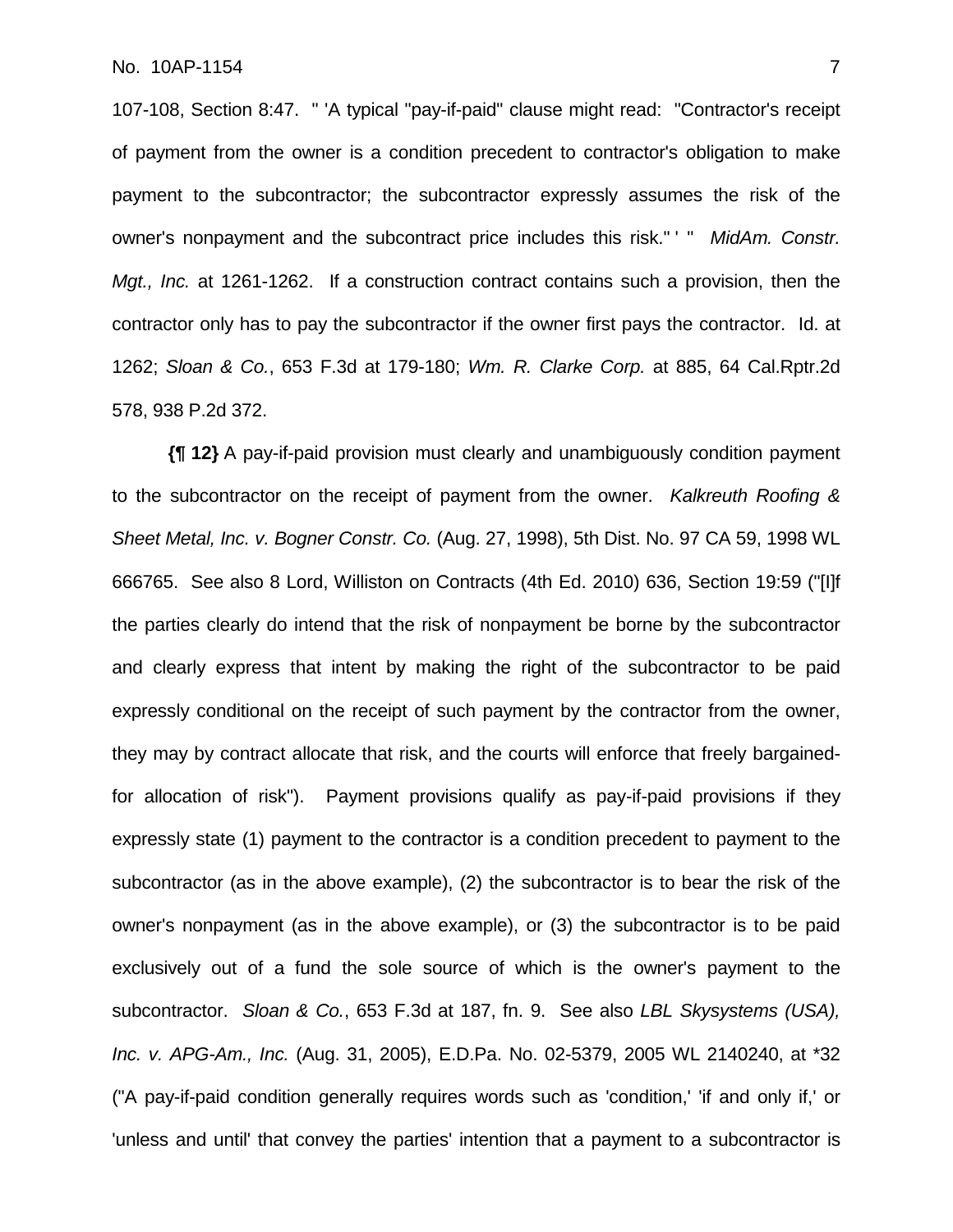contingent on the contractor's receipt of those funds"); *Main Elec., Ltd. v. Printz Servs. Corp.* (Colo.1999), 980 P.2d 522, 528, fn. 6 ("Typically a payment clause that creates a condition precedent uses the phrase 'as a condition precedent' or other words indicating that the owner's failure to pay was reasonably foreseen and that the purpose of the payment provision was to address this possibility").

**{¶ 13}** If the payment provision fails to unequivocally evince an intent to create a condition precedent or shift the risk of the owner's nonpayment, then the majority of courts, including Ohio courts, will interpret the provision as a pay-when-paid, and not a pay-if-paid, provision. *Power & Pollution Servs., Inc.,* 74 Ohio App.3d at 91, 598 N.E.2d 69. See also *MidAm. Constr. Mgt., Inc.,* 436 F.3d at 1262; *Ziegenfuss Drilling, Inc.*, 2009 WL 2599308, at \*5; *Envirocorp Well Servs., Inc.*, 2000 WL 1617840, at \*5; *R.N. Robinson & Son, Inc. v. Ground Improvement Techniques* (D.Colo.1998), 31 F.Supp.2d 881, 887; *Statesville Roofing & Heating Co.* at 121; *Main Elec., Ltd.* at 527-528; *Koch* at 71; *DEC Elec., Inc. v. Raphael Constr. Corp.* (Fla.1990), 558 So.2d 427, 429; *A.J. Wolfe Co.* at 365-366, 244 N.E.2d 717; *FaulknerUSA, LP v. Alaron Supply Co., Inc.* (Tex.App.2010), 322 S.W.3d 357, 359-360; *Richard F. Kline, Inc. v. Shook Excavating & Hauling, Inc.* (2005), 165 Md.App. 262, 273-274, 885 A.2d 381; *Framingham Heavy Equip. Co. v. John T. Callahan & Sons, Inc.* (2004), 61 Mass.App.Ct. 171, 175-176, 807 N.E.2d 851; *G.E.L. Recycling, Inc. v. Atlantic Environmental, Inc.* (Fla.App.2002), 821 So.2d 431, 434; *MECO Systems, Inc.* at 806; *Avon Bros., Inc.*, 2000 WL 34241102, at \*7; *Mrozik Constr., Inc. v. Lovering Assoc., Inc.* (Minn.App.1990), 461 N.W.2d 49, 52; Welin, Appelbaum, and Currie, Ohio Construction Law Manual (2009), Section 10:10; William M. Hill and Mary-Beth McCormack, Pay-If-Paid Clauses: Freedom of Contract or Protecting the Subcontractor From Itself? (Winter 2011), 31 Construction Law. 26, 26-27.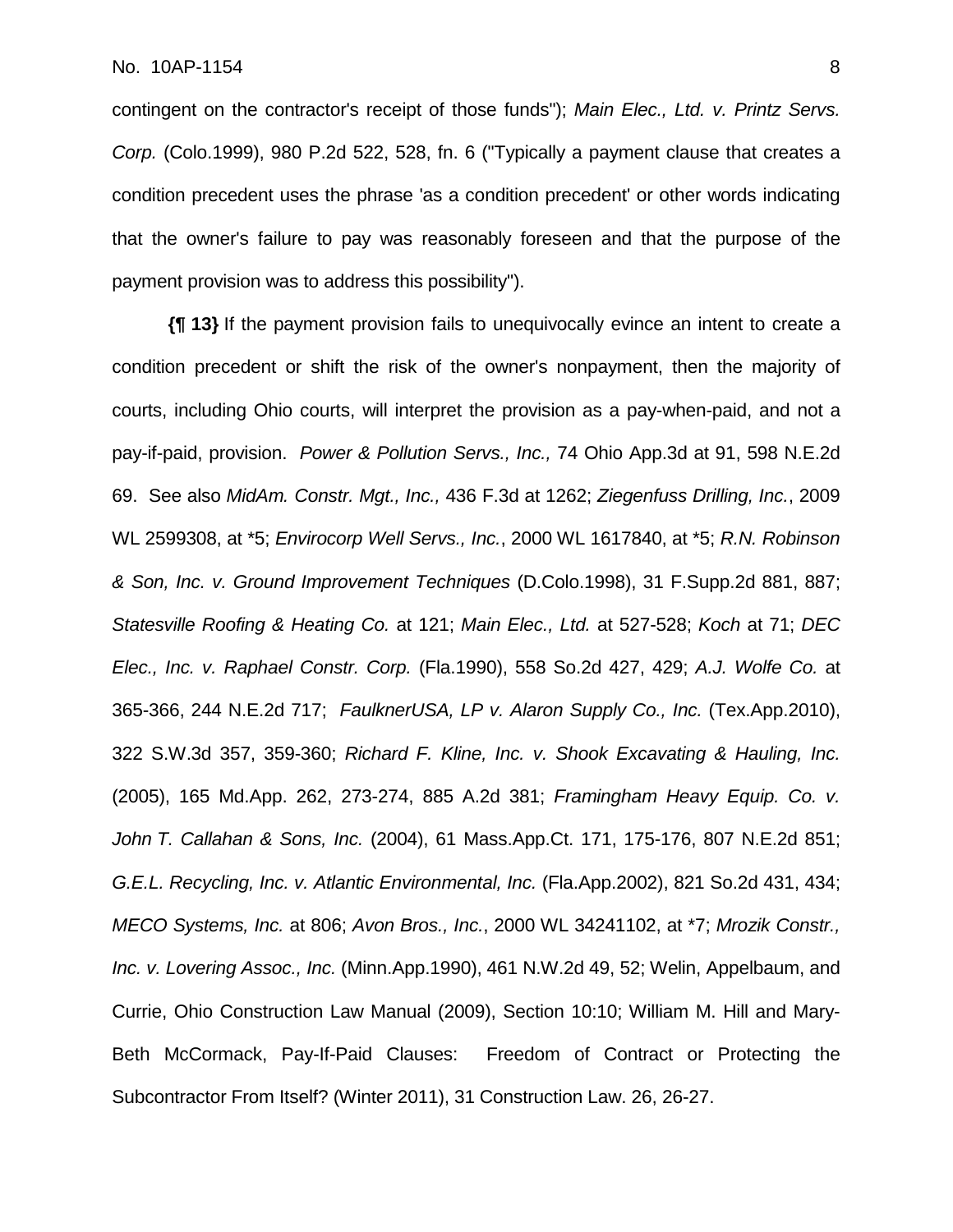**{¶ 14}** The majority approach to pay-when-paid and pay-if-paid provisions stems from the general disfavor in the law towards conditions precedent. A condition precedent is an event that must occur before an obligation in the contract will become effective. *Moody v. Ohio Rehab. Servs. Comm.*, 10th Dist. No. 02AP-596, 2002-Ohio-6965, 2002 WL 31819718, 19. The nonoccurrence of a condition precedent excuses a party from performing the duty promised under the contract. *Adkins v. Bratcher*, 4th Dist. No. 07CA55, 2009-Ohio-42, 2009 WL 44822, ¶ 31; *Hiatt v. Giles*, 2d Dist. No. 1662, 2005- Ohio-6536, 2005 WL 3346172, ¶ 23; *Moody* at ¶ 9; *Kern v. Clear Creek Oil Co.*, 149 Ohio App.3d 560, 2002-Ohio-5438, 778 N.E.2d 115, ¶ 21. Whether a contractual provision is a condition precedent or merely a promise to perform is a question of the parties' intent. *Adkins* at ¶ 32; *Hiatt* at ¶ 23; *Kaufman v. Byers*, 159 Ohio App.3d 238, 2004-Ohio-6346, 823 N.E.2d 530, ¶ 29; *Moody* at ¶ 9; *Kern* at ¶ 21. A court ascertains that intent from the language of the particular provision, the language of the entire agreement, and the subject matter of the agreement. Id.

**{¶ 15}** Because the law disfavors conditions precedent, " 'whenever possible courts will avoid construing provisions to be such unless the intent of the agreement is plainly to the contrary.' " *Hiatt* at ¶ 23, quoting *Rudd v. Online Resources, Inc.* (June 18, 1999), 2d Dist. No. 17500, 1999 WL 397351. See also *Adkins* at ¶ 32; *Kaufman* at ¶ 30 ("When possible, courts should construe promises in a bilateral contract as mutually dependent and concurrent, rather than one promise as a condition precedent to the other"); 13 Lord, Williston on Contracts (4th Ed.2000) 429, Section 38:13 ("Contract conditions are disfavored, and will not be found in the absence of unambiguous language indicating an intention to create a conditional obligation"). Consequently, absent an explicit intent to establish a condition precedent, courts will not interpret a contractual provision in that manner, particularly when a forfeiture will result. *Kaufman* at ¶ 28. See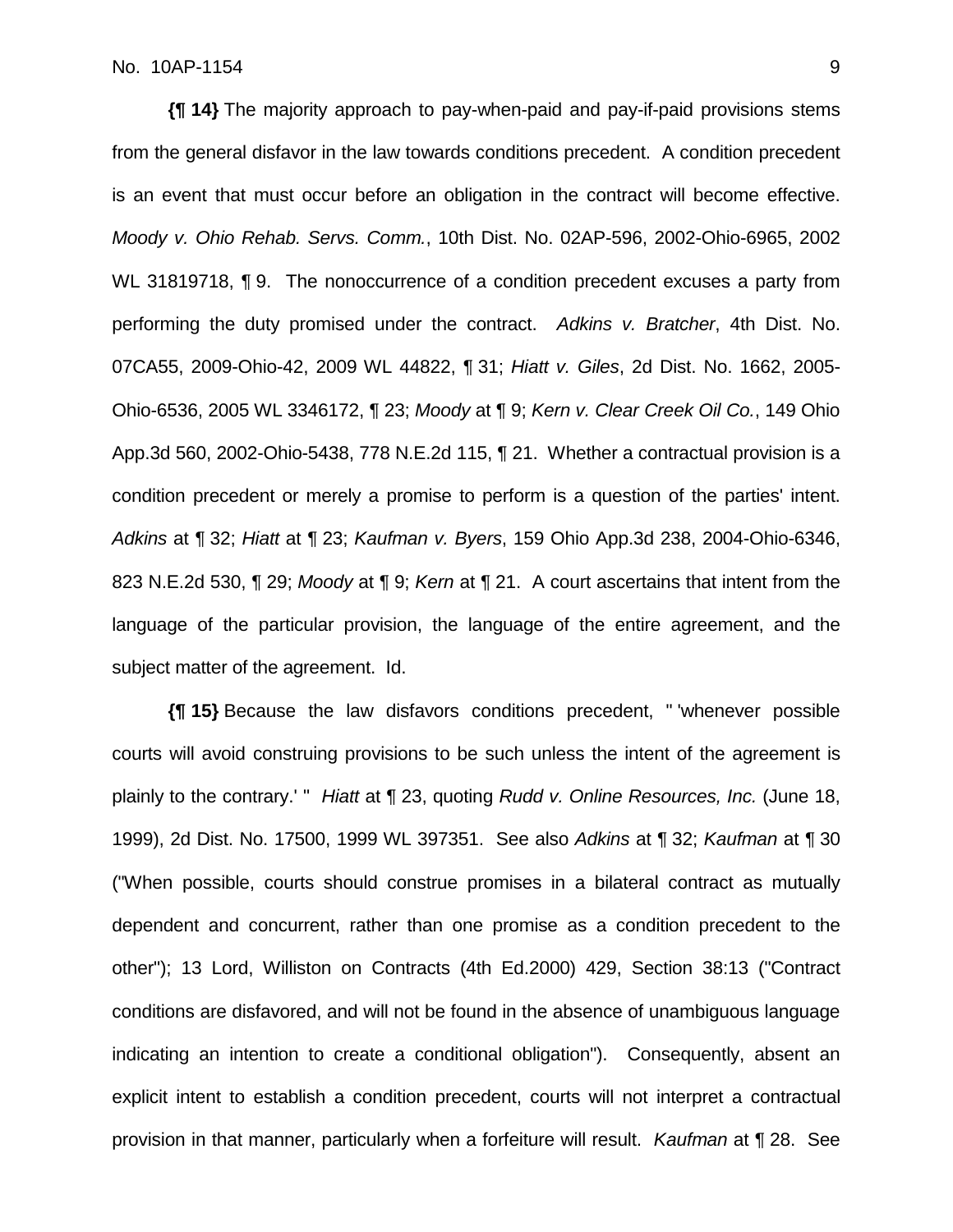also Restatement of the Law 2d (1979), Standards of Preference with Regard to Conditions, Section 227(1) ("In resolving doubts as to whether an event is made a condition of an obligor's duty, and as to the nature of such an event, an interpretation is preferred that will reduce the obligee's risk of forfeiture, unless \* \* \* the circumstances indicate that he has assumed the risk"); *Concrete Designers, Inc. v. Demmler* (Dec. 28, 1995), 10th Dist. No. 95APE-722, 1995 WL 765170 ("[A]n interpretation that will reduce the obligee's risk of forfeiture is preferred over an interpretation that an event is a condition"); *Dover v. Morales* (Apr. 21, 1993), 9th Dist. No. 15817, 1993 WL 120366 ("[C]onditions precedent are not favored at law. This is particularly so when interpreting a contract provision as a condition precedent, rather than as a promise or covenant, would work a forfeiture").

**{¶ 16}** As the Restatement explains, a forfeiture, in this context, is the denial of compensation that results when the obligee loses its right to the agreed exchange after he has relied substantially, as by performance, on the expectation of that exchange. Restatement of the Law 2d, Contracts, Section 227, Comment *b,* and Section 229, Comment *b*. To illustrate the rule disfavoring forfeiture, the Restatement offers the following example:

[U]nder a provision that a duty is to be performed "when" an event occurs, it may be doubtful whether it is to be performed only if that event occurs, in which case the event is a condition, or at such time as it would ordinarily occur, in which case the event is referred to merely to measure the passage of time. In the latter case, if the event does not occur[,] some alternative means will be found to measure the passage of time, and the non-occurrence of the event will not prevent the obligor's duty from becoming one of performance. If the event is a condition, however, the obligee takes the risk that its non-occurrence will discharge the obligor's duty.

Restatement of the Law 2d, Contracts, Section 227, Comment *b*. See also *Franklin Consultants, Inc.* (" 'The time of performance is sometimes \* \* \* made to depend upon the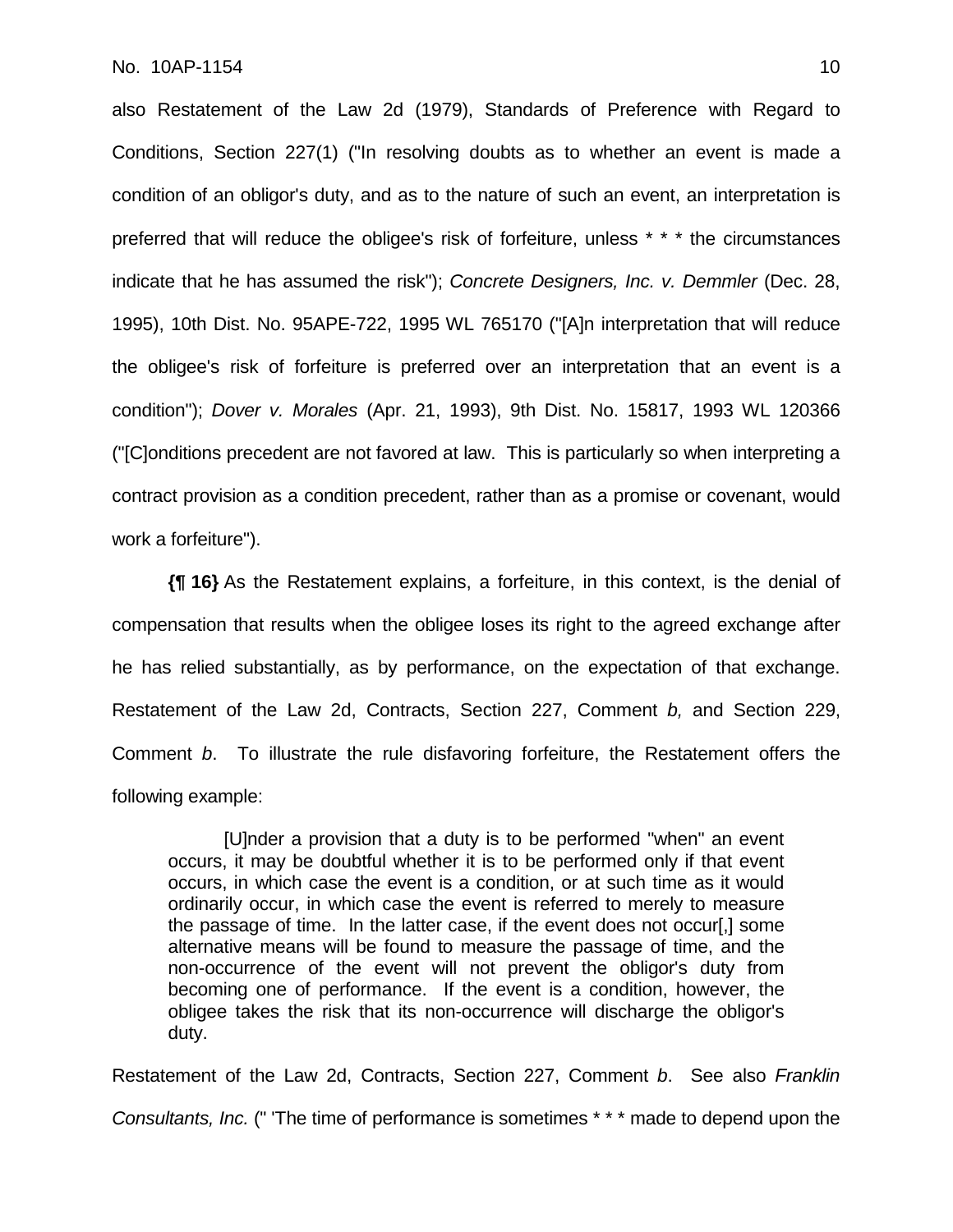happening of some event which the parties to the contract do not covenant to cause to happen. The tendency of the courts is to hold that unless the contract shows clearly that such an action is an express condition, the provision with reference to such act is inserted in order to fix the time of performance, but not to make \* \* \* the happening of such event a condition precedent' ").

**{¶ 17}** This example mirrors the situation presented by a typical pay-when-paid provision. A pay-when-paid provision is susceptible to two interpretations: (1) as setting a condition precedent to payment or (2) as fixing the point in time when payment would ordinarily occur. In the face of this ambiguity, courts avoid forfeiture by construing the pay-when-paid provision as a promise to pay and making payment due within a reasonable time. *R.N. Robinson & Son, Inc.* at 886; *Lafayette Steel Erectors, Inc.* at 587; *Brown & Kerr, Inc. v. St. Paul Fire & Marine Ins. Co.* (N.D.Ill.1996), 940 F.Supp. 1245, 1250; *Fed. Ins. Co.* at 739-740 ("[T]he preferred interpretation for the pay-when-paid clause \* \* \* is one that minimizes the risk of forfeiture to [the subcontractor]"); *Main Elec., Ltd.*, at 527; *Richard F. Kline, Inc.*, at 274, 885 A.2d 381. The owner's nonpayment, therefore, does not excuse the contractor from performing as promised under its contract with the subcontractor. In contrast to a pay-when-paid provision, a pay-if-paid provision is, by definition, a clear and unambiguous condition precedent to payment. By signing a contract that contains a pay-if-paid provision, the subcontractor takes the risk that the owner's nonpayment will discharge the contractor's duty to pay the subcontractor.

**{¶ 18}** Here, the parties' contracts contain two contractual provisions that Triad claims qualify as pay-if-paid provisions: sections 12.5 and 13.4.3. We will deal with section 13.4.3 first. That section, which the parties themselves drafted and added to the AIA form agreement, states: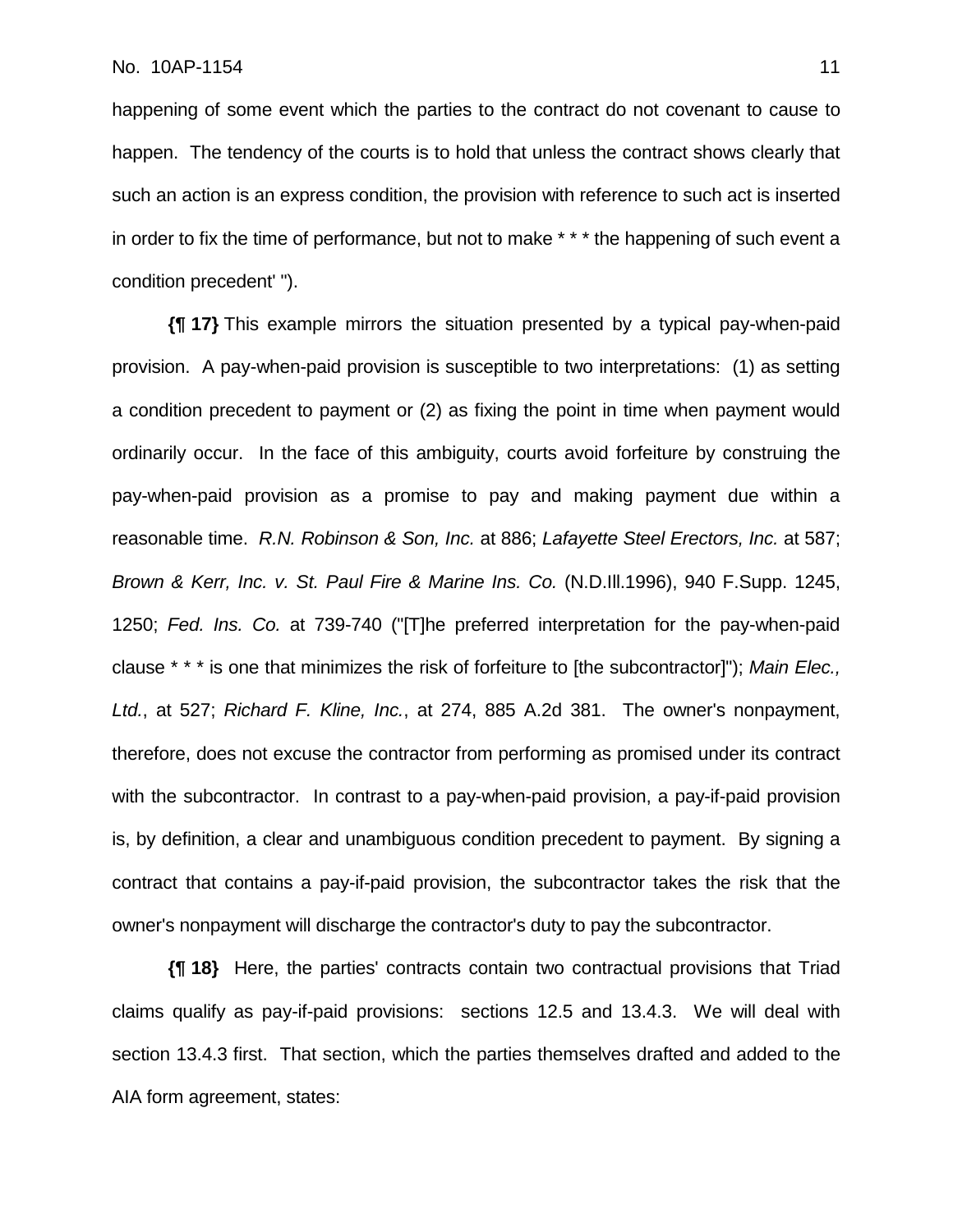The Consultant shall be paid for their services under this Agreement within ten (10) working days after receipt by the Architect from the Owner of payment for the services performed by the Consultant on behalf of their Part of the Project.

Contrary to Triad's argument, this provision is a prototypical pay-when-paid provision. See, e.g., *Chapman Excavating Co.* at ¶ 4, 34 (holding that contractual language requiring "[p]artial payments of the Subcontract Sum shall be made within ten (10) days after payment is received by [the general contractor] from Owner" constituted a paywhen-paid provision); *R.N. Robinson & Son, Inc.* at 885, 887 (holding that contractual language requiring "[p]ayment to [the subcontractor] will be made at a reasonable time after receipt of payment from the Owner; approximately 10 working days" was a paywhen-paid provision); *G.E.L. Recycling, Inc.*, 821 So.2d at 432, 434 (holding that contractual language stating that "[p]ayments will be made for the value of the work installed each week within 7 business days after receipt of payment from the owner" was a pay-when-paid provision).

**{¶ 19}** Section 12.5, however, presents a slightly closer question. That section, which is part of the AIA form agreement, states:

Payments to the Consultant shall be made promptly after the Architect is paid by the Owner under the Prime Agreement. The Architect shall exert reasonable and diligent efforts to collect prompt payment from the Owner. The Architect shall pay the Consultant in proportion to amounts received from the Owner which are attributable to the Consultant's services rendered.

Triad focuses on the last sentence of this section and argues that it establishes a condition precedent to its duty to pay EMH&T. According to Triad's interpretation of this sentence, only Triad's receipt of some payment from Centurion will trigger its obligation to pay EMH&T a proportion of the amount received.

**{¶ 20}** We find that the language of section 12.5 is not explicit enough to indicate that the parties intended to create a condition precedent. Section 12.5 does not expressly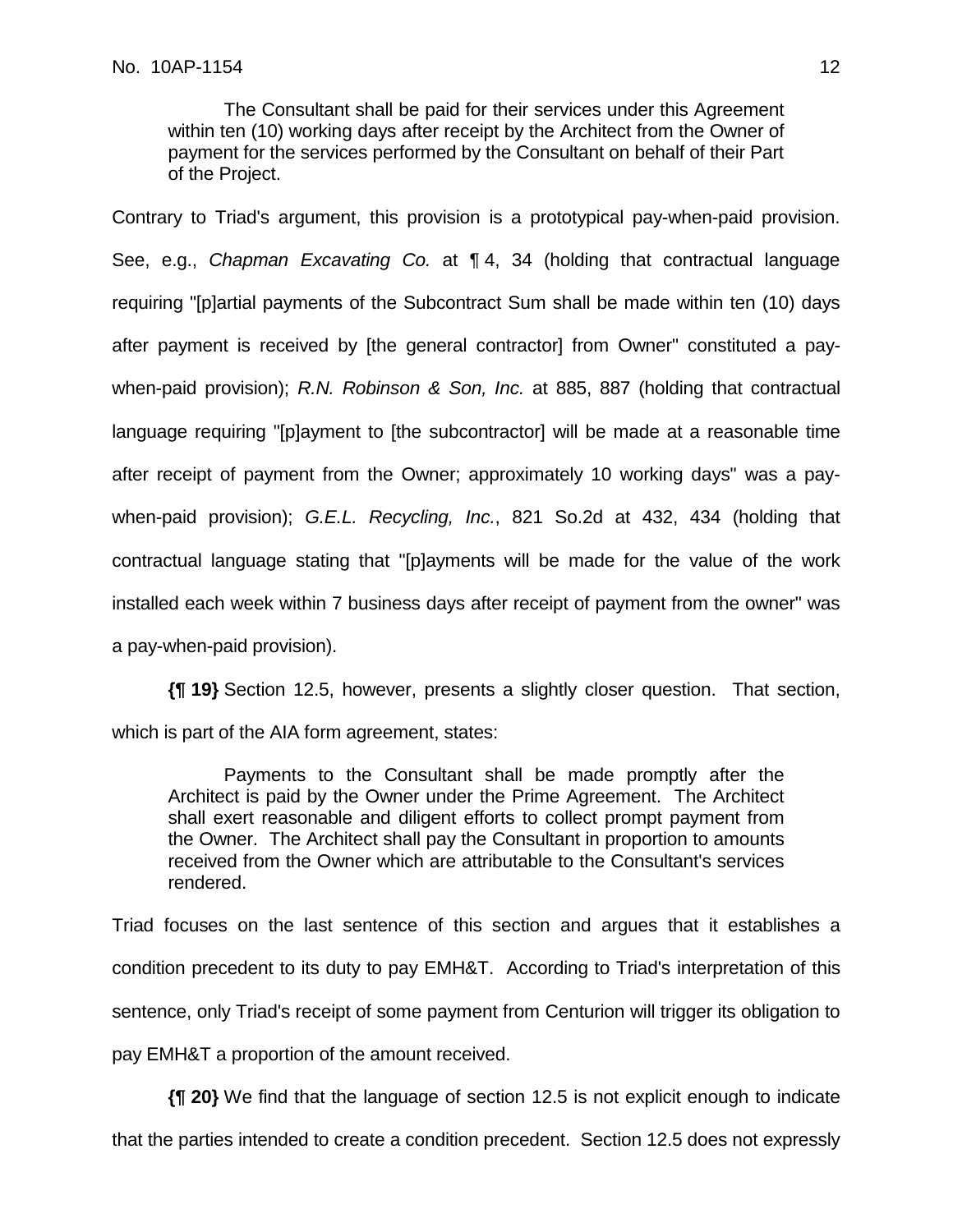make payment from Centurion a condition precedent to payment of EMH&T, address which party will bear the risk of Centurion's nonpayment, or require Triad to pay EMH&T exclusively out of monies paid to Triad by Centurion. The last sentence of Section 12.5 only directs Triad on what to do upon payment from Centurion; it assumes that Triad will receive payment. The sentence, however, is silent as to the extent of Triad's obligation if Centurion fails to pay. We will not infer from this silence an intent to create a condition precedent, particularly when the condition precedent would result in a forfeiture of any compensation for EMH&T's work. See *Wisznia v. Wilcox* (Tex.App.1969), 438 S.W.2d 874, 876 (holding that a contractual provision stating that "[t]he engineer shall be paid in the same proportionate manner as the architect is being paid by the [owner]" was a paidwhen-paid provision because it "does not refer to the possible insolvency of [the owner], nor does it limit in any degree the liability of [the architect] for [the engineer's] fee. It deals with when and how payment will be made").

**{¶ 21}** Although not necessary to our analysis, AIA commentary complements our conclusion that section 12.5 is a pay-when-paid, and not a pay-if-paid, provision. According to the AIA's Guide for Amendments to AIA Owner-Architect Agreements (Document B503-2007), "AIA Standard Architect-Consultant agreements do not contain a pay-if-paid clause." The guide goes on to caution that "[a] pay-if-paid clause must clearly establish the intent of the parties to shift the credit risk of the Owner's insolvency and should include the words 'condition precedent.' " To modify the AIA form agreement between an architect and consultant to include a pay-if-paid provision, the Guide recommends the following language:

It is specifically understood and agreed that the payment to the Consultant is dependent, as a condition precedent, upon the Architect's receipt of payment from the Owner. Consultant acknowledges the risk of non-payment to the Architect by the Owner which may result in nonpayment to the Consultant by the Architect.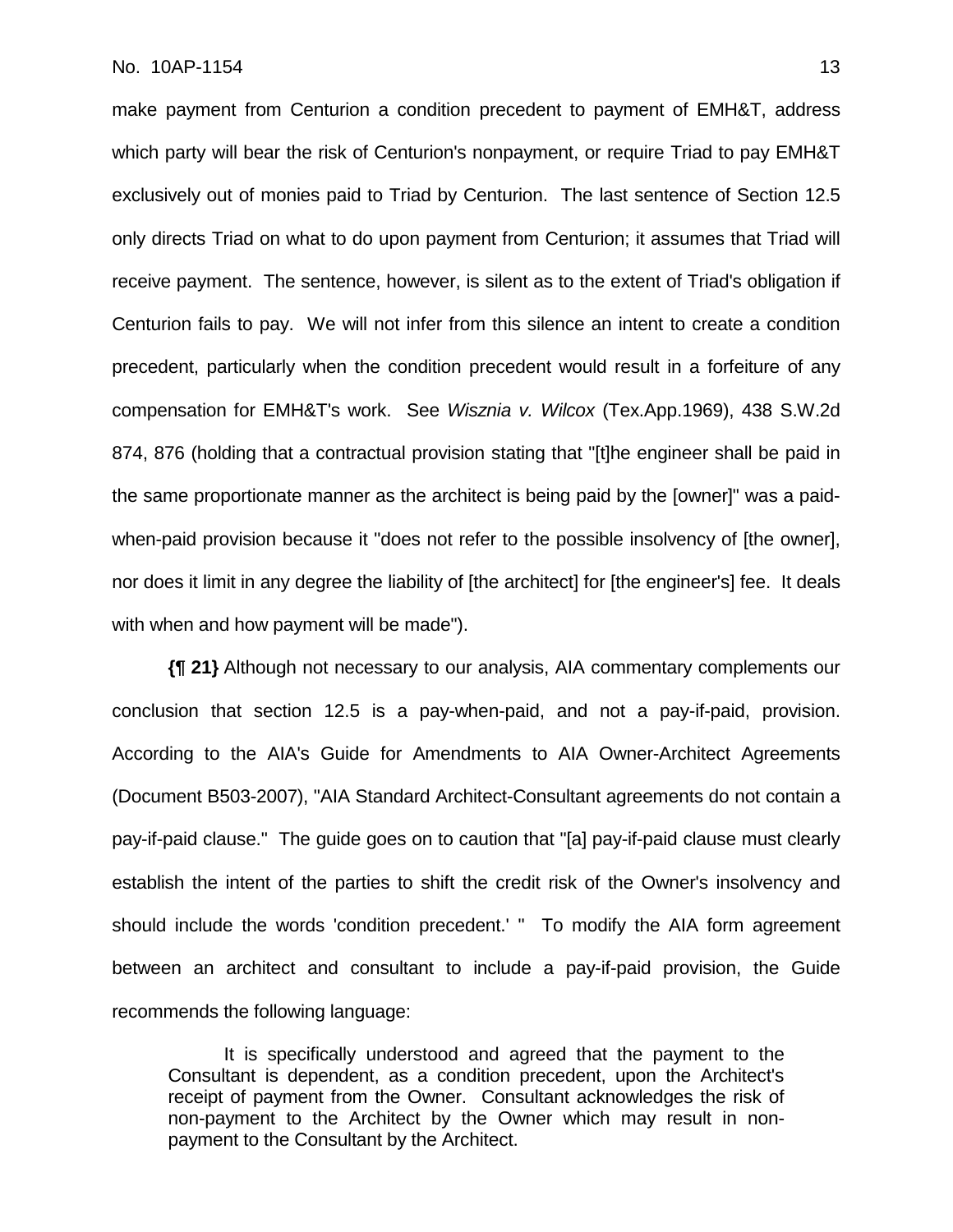In the case at bar, the parties did not supplement their contracts with this language or any other similar language.

**{¶ 22}** In a final effort to convince this court that the parties intended to be bound by a pay-if-paid provision, Triad points to the parties' spring 2007 negotiations regarding additional work that EMH&T performed on the project that was the subject of the parties' January 22, 2007 contract. When EMH&T proposed the additional work, it attached to its proposal a form entitled "Terms and Conditions of Professional Service" and stated that the form "shall be considered as part of this proposal." Among numerous other terms, the form provided that the "[c]lient is liable for timely payment of invoiced amounts without regard to whether Client has received financing, payments, or income from any source, including funds related to the project for which services were provided by EMHT." In the letter authorizing the additional work, Triad replied that the January 22, 2007 contract governed the additional work and "supercede[d] any conflicting language in your attached proposal." From this exchange, Triad concludes that EMH&T understood that each of the parties' contracts contained a pay-if-paid provision.

**{¶ 23}** As we stated above, whether a contractual provision is a condition precedent is a matter determined by the parties' intent, which a court ascertains from the language of the particular provision, the language of the entire agreement, and the subject matter of the agreement. *Adkins*, 2009-Ohio-42, at ¶ 32; *Hiatt*, 2005-Ohio-6536, at ¶ 23; *Kaufman,* 159 Ohio App.3d 238, 2004-Ohio-6346, at ¶ 29; *Moody,* 2002-Ohio-6965, at ¶ 9; *Kern,* 149 Ohio App.3d 560, 2002-Ohio-5438, at ¶ 21. The list does not include evidence extrinsic to the agreement. Consequently, we find the parties' negotiations irrelevant to whether the contracts contained a pay-if-paid provision that made payment to EMH&T contingent upon payment from Centurion.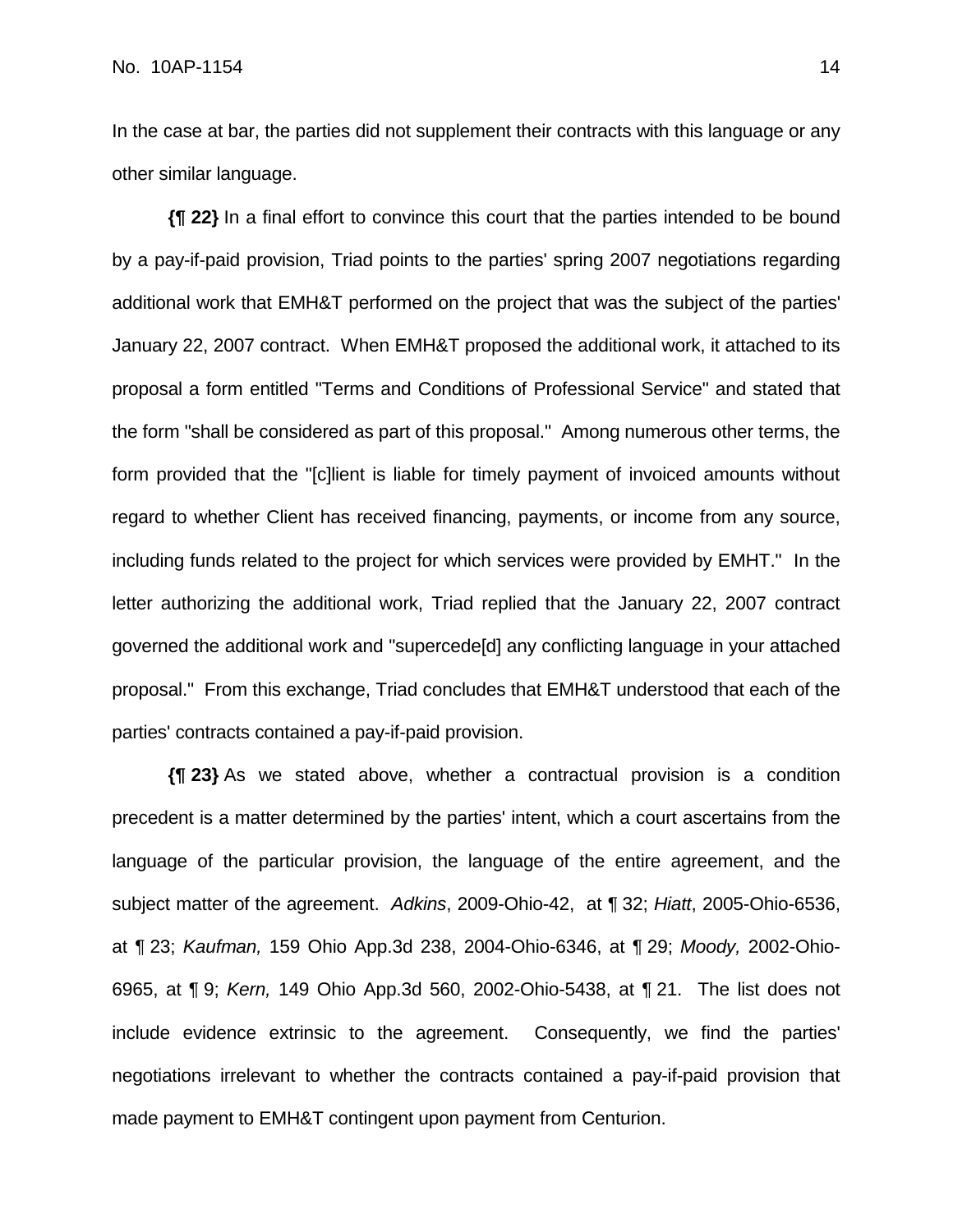**{¶ 24}** Moreover, even if Triad's evidence was relevant, we find that it would be insufficient to convince reasonable minds that EMH&T construed sections 12.5 and 13.4.3 as pay-if-paid provisions. Triad characterizes the spring 2007 negotiations as an attempt by EMH&T to place a provision guaranteeing it payment in the parties' July 9, 2007 contract. Triad then reasons that EMH&T would not have made this attempt if it truly believed that sections 12.5 and 13.4.3 protected its financial interests. Reasonable minds would find this interpretation of the evidence unpersuasive for two reasons. First, the parties were negotiating adding to the scope of work contemplated in the January 22, 2007 contract, not the wording of the terms for the July 9, 2007 contract. Second, during the negotiations, neither party mentioned section 12.5 or 13.4.3, nor did the parties discuss the payment term from the "Terms and Conditions of Professional Service" form. The term at issue was only one of numerous terms contained in a two-column, singlespaced form, typed in eight-point font. Because EMH&T did not single that term out or mention it in any way during the negotiations, reasonable minds could not find that its inclusion indicated anything about EMH&T's understanding of section 12.5 or 13.4.3.

**{¶ 25}** As sections 12.5 and 13.4.3 are pay-when-paid provisions, Triad owed EMH&T a duty to pay it within a reasonable time after the completion of its work. Courts allow a delay of payment for a reasonable time to "afford[] [the contractor] the opportunity of procuring from the owner the funds necessary to pay the subcontractor." *Thos. J. Dyer Co.,* 303 F.2d at 661. Therefore, in order to be reasonable, the time period between the completion of the subcontractor's work and the date payment is due must extend long enough to give the contractor a sufficient opportunity to actively pursue collection of payment from the owner. *Avon Bros., Inc.*, 2000 WL 34241102, at \*8. In most cases, by the time disputes involving pay-when-paid provisions reach the point of judicial resolution, years have passed since the subcontractor completed its work. Courts thus conclude